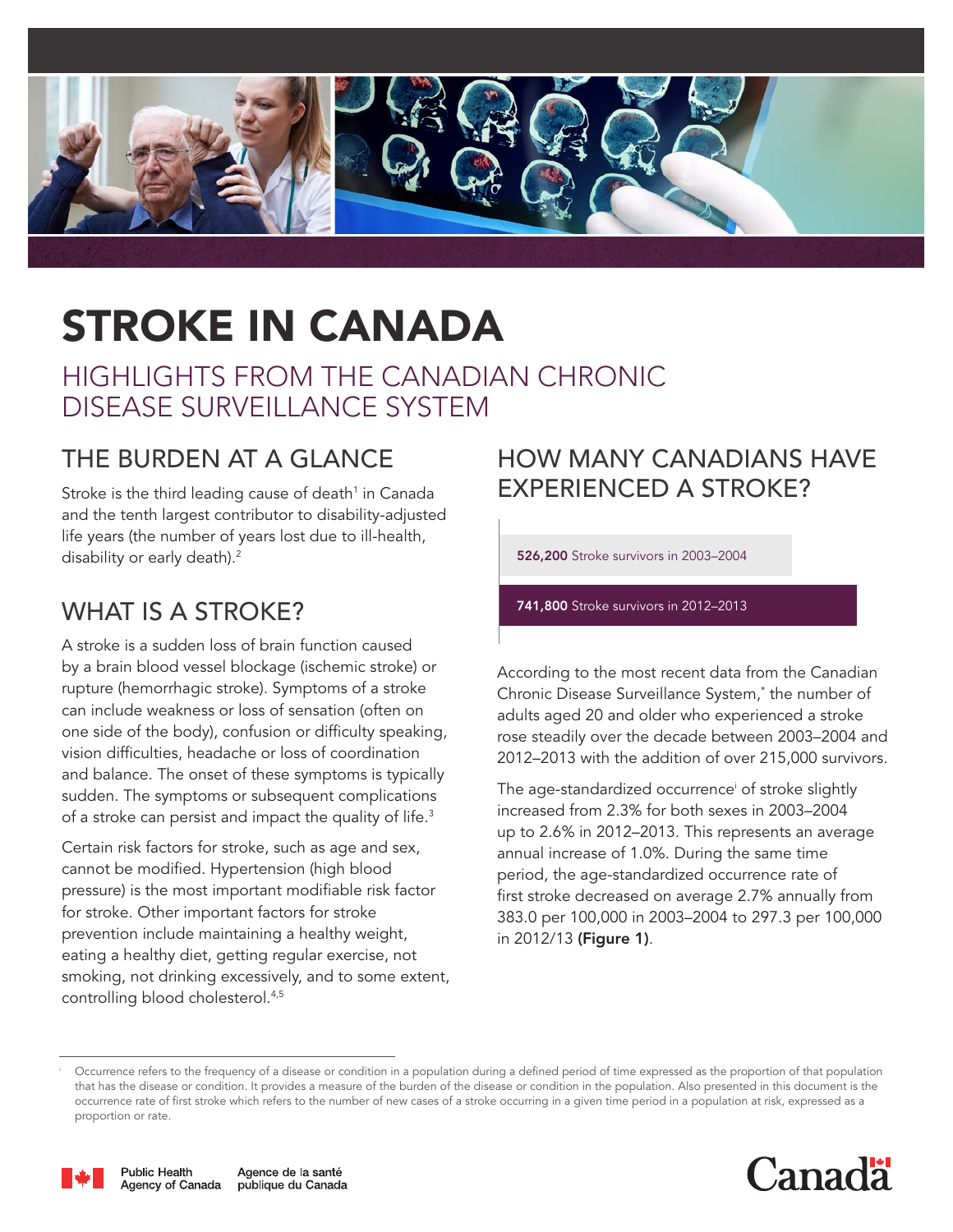**FIGURE 1:** Age-standardized<sup>†</sup> stroke occurrence (%) and occurrence rate of first stroke (per 100,000 population), among people aged 20 years and older, by sex, Canada,\* from 2003–2004 to 2012–2013



 $^\dagger$  Age-standardized to the 2011 Canadian population.  $^*$  Data from New Brunswick and Yukon were not available.

NOTES: The 95% confidence interval shows an estimated range of values which is likely to include the true value 19 times out of 20.

SOURCE: Public Health Agency of Canada, using Canadian Chronic Disease Surveillance System data files contributed by provinces and territories, May 2016.

## STROKE AMONG MEN AND WOMEN

The burden of stroke is shared by both sexes. The occurrence and rate of first stroke are consistently higher among men than women over time (Figure 1). However, more women than men have a stroke each year, in part because women have a longer life expectancy.



#### STROKE ACROSS THE LIFE COURSE

Stroke predominantly affects older people with about 10% of adults aged 65 years and older having experienced a stroke (Figure 2).

Women and men have similar stroke occurrences in the younger age groups. However, men aged 60 years and older have consistently higher occurrence than women of the same age. The pattern is markedly different for the absolute number of people who survived a stroke. Although a greater number of men than women are stroke survivors between the ages of 50 and 79 years, among those ages 80 and older, the number of women who survived a stroke exceeds that of men.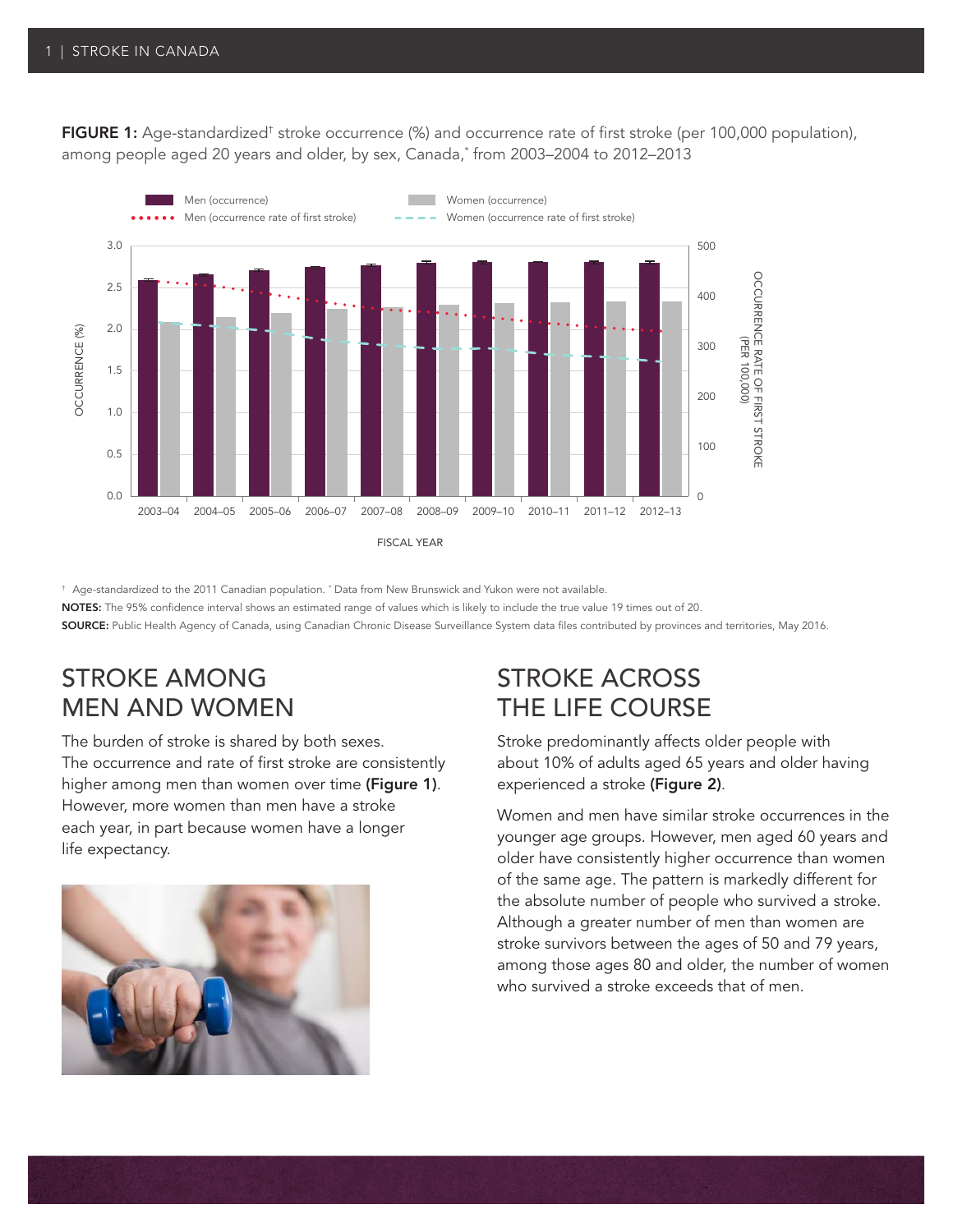

**FIGURE 2:** Stroke occurrence (%) and number of people, by five-year age group and sex, Canada,\* 2012–2013

\* Data from New Brunswick and Yukon were not available.

NOTES: The 95% confidence interval shows an estimated range of values which is likely to include the true value 19 times out of 20. SOURCE: Public Health Agency of Canada, using Canadian Chronic Disease Surveillance System data files contributed by provinces and territories, May 2016.

## STROKE MORTALITY (DUE TO ANY CAUSE)

Age-standardized all-cause mortality rates among those who experienced a stroke decreased between 2003–2004 and 2012–2013, from 38.0 per 1,000 to 28.1 per 1,000 (Figure 3). During the same time period, the number of deaths due to any cause among stroke survivors followed an upward trend, increasing from about 50,500 to 57,000 deaths, an increase likely due to population growth.

All-cause mortality rates are higher among men than women in all age groups. Similarly, more men than women who ever had a stroke die at all ages, except among those aged 85 years and over. Women's longer life expectancy likely explains this pattern.

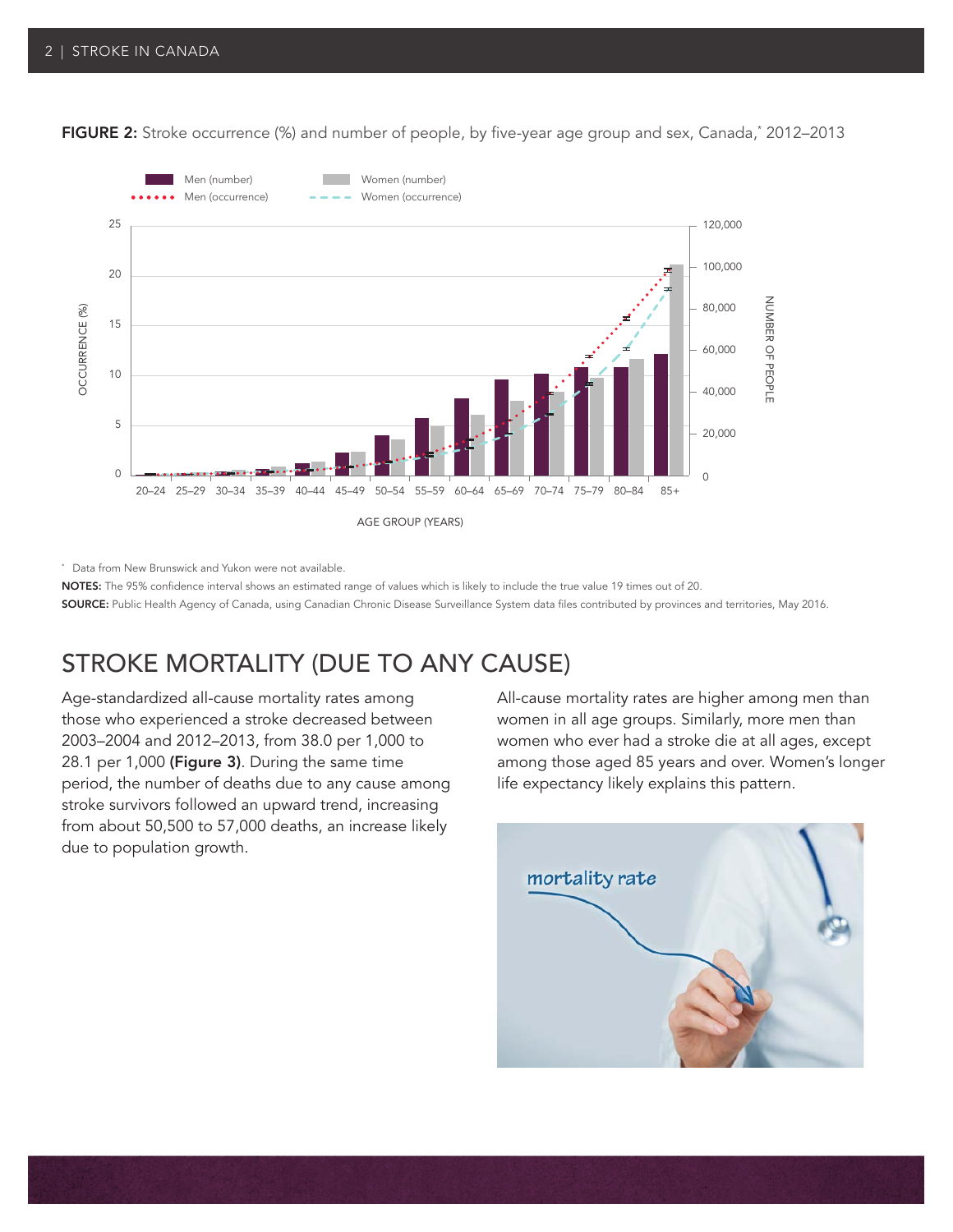**FIGURE 3:** Age-standardized<sup>†</sup> all-cause mortality rates (per 1,000 population) and number of deaths among people aged 20 years and older with a stroke occurrence, both sexes, Canada,\* from 2003–2004 to 2012–2013



 $^\dagger$  Age-standardized to the 2011 Canadian population.  $^*$  Data from New Brunswick and Yukon were not available. NOTES: The 95% confidence interval shows an estimated range of values which is likely to include the true value 19 times out of 20.

SOURCE: Public Health Agency of Canada, using Canadian Chronic Disease Surveillance System data files contributed by provinces and territories, May 2016.

## WHAT DO NATIONAL DATA ON STROKE TELL US?

- The absolute number of people having survived a stroke continues to increase mainly due to population growth and aging.
- While the occurrence and rates of first stroke are consistently higher among men than women, a greater number of women than men have a stroke each year.
- First stroke and all-cause mortality rates have shown a steady decline in recent years. Raised awareness, better stroke care and improvements in the management of risk factors have likely contributed to this decline over several decades.<sup>6</sup>

## HOW TO LEARN MORE ABOUT STROKE

| <b>VISIT</b>     | www.canada.ca SEARCH: stroke                                |
|------------------|-------------------------------------------------------------|
| <b>GET DATA</b>  | http://infobase.phac-aspc.gc.ca/CCDSS-SCSMC                 |
| <b>FOLLOW US</b> | https://twitter.com/phac_gc                                 |
| <b>LIKE US</b>   | www.facebook.com/Public-Health-Agency-of-Canada-10860597051 |
| <b>MORE</b>      | www.heartandstroke.ca                                       |